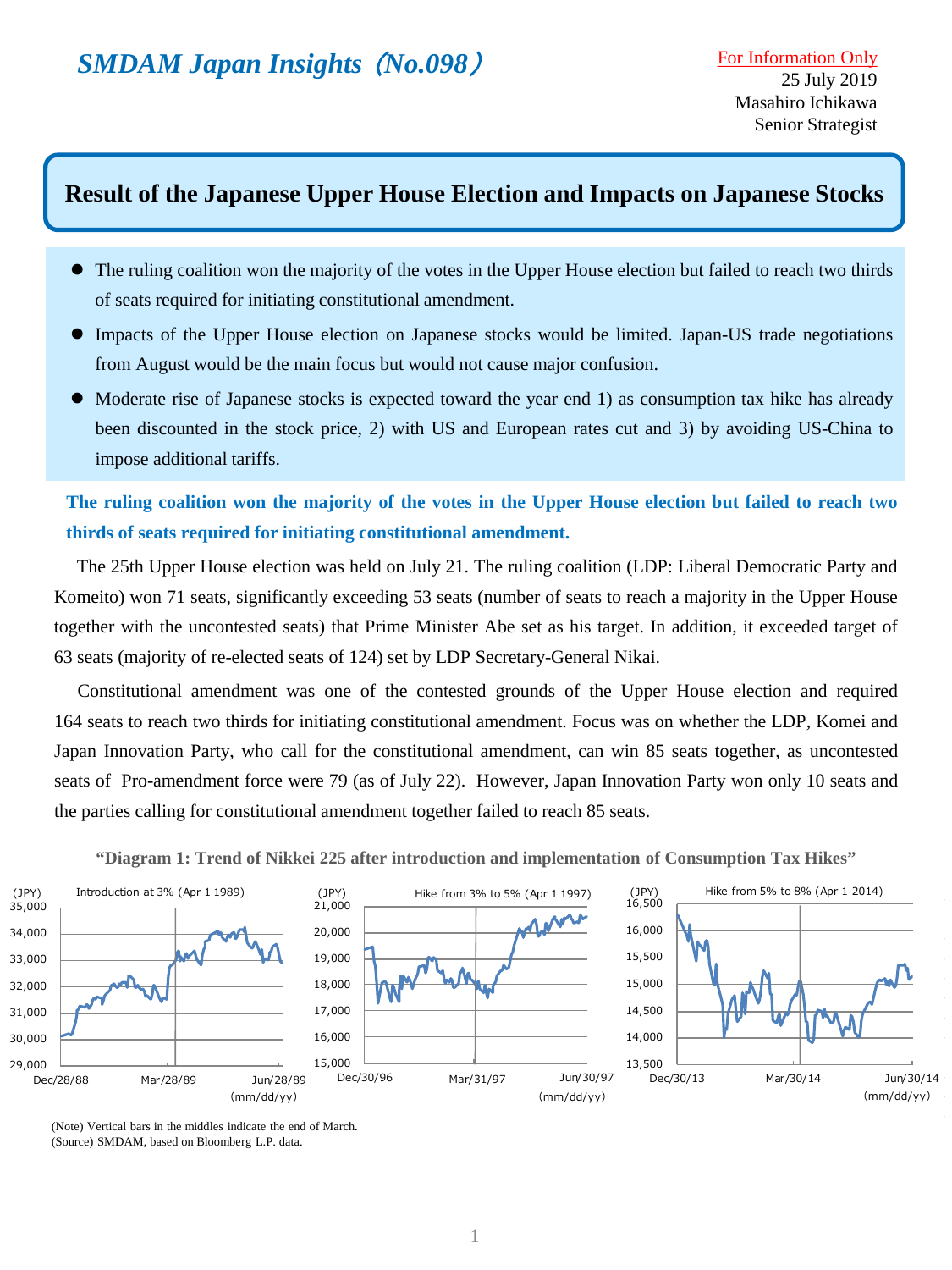## **Impacts of the Upper House election on Japanese stocks would be limited. Japan-US trade negotiations from August would be the main focus but would not cause major confusion.**

 The ruling coalition winning majority of 63 seats can be considered positive to the market from the view point of stable government. However, we believe that chance of stronger Japanese stocks and weaker JPY following the Upper House election will be limited, as the market had expected Abe administration to continue, which implies no change in the current framework of monetary and fiscal policies. Going forward, focus of market is likely to shift from domestic politics to Japan-US trade negotiations and consumption tax hike.

 Japan-US trade negotiations are expected to be held at the ministerial level in August. However, it is difficult for the two countries to reach an agreement on a framework at an early stage, as they still have different standpoints on the tariffs of industrial goods including automobiles and agricultural products. Nevertheless, we expect that US would not take a stronger stance toward Japan than China, and Japan would let President Trump have some credit for success as he is looking ahead to the presidential election in 2020. Accordingly, we believe there would be little risk of growing tensions in Japan-US trade negotiations leading to weaker Japanese stocks and stronger JPY.

## Moderate rise of Japanese stocks is expected toward the year end 1) as consumption tax hike has already been discounted in the stock price, 2) with US and European rates cut and 3) by avoiding US-China to **impose additional tariffs.**

 It seems that consumption tax hike from 8% to 10% scheduled in October has already been discounted by the market. We expect that the direct impact of tax hike on stock prices is limited, as stock prices had discounted introduction and implementation of consumption tax hikes innocuously in the past (Diagram 1). On July 21, Prime Minister Abe stated that Japan would respond to economic measures for tax hike whenever necessary.

 We expect global financial conditions to be more accommodative with rates cut by US and Euro zone in 3Q 2019 and US fourth round of China tariffs to be eventually avoided. With this external environment, stock prices are expected to rise moderately toward the year end with growing expectations for earnings improvement of domestic companies. Thus, we maintain our current view for Nikkei225 at year end to be around JPY22,500 level.

#### **\*Please note that this report is a translation of Japanese report written on July 22, 2019.**